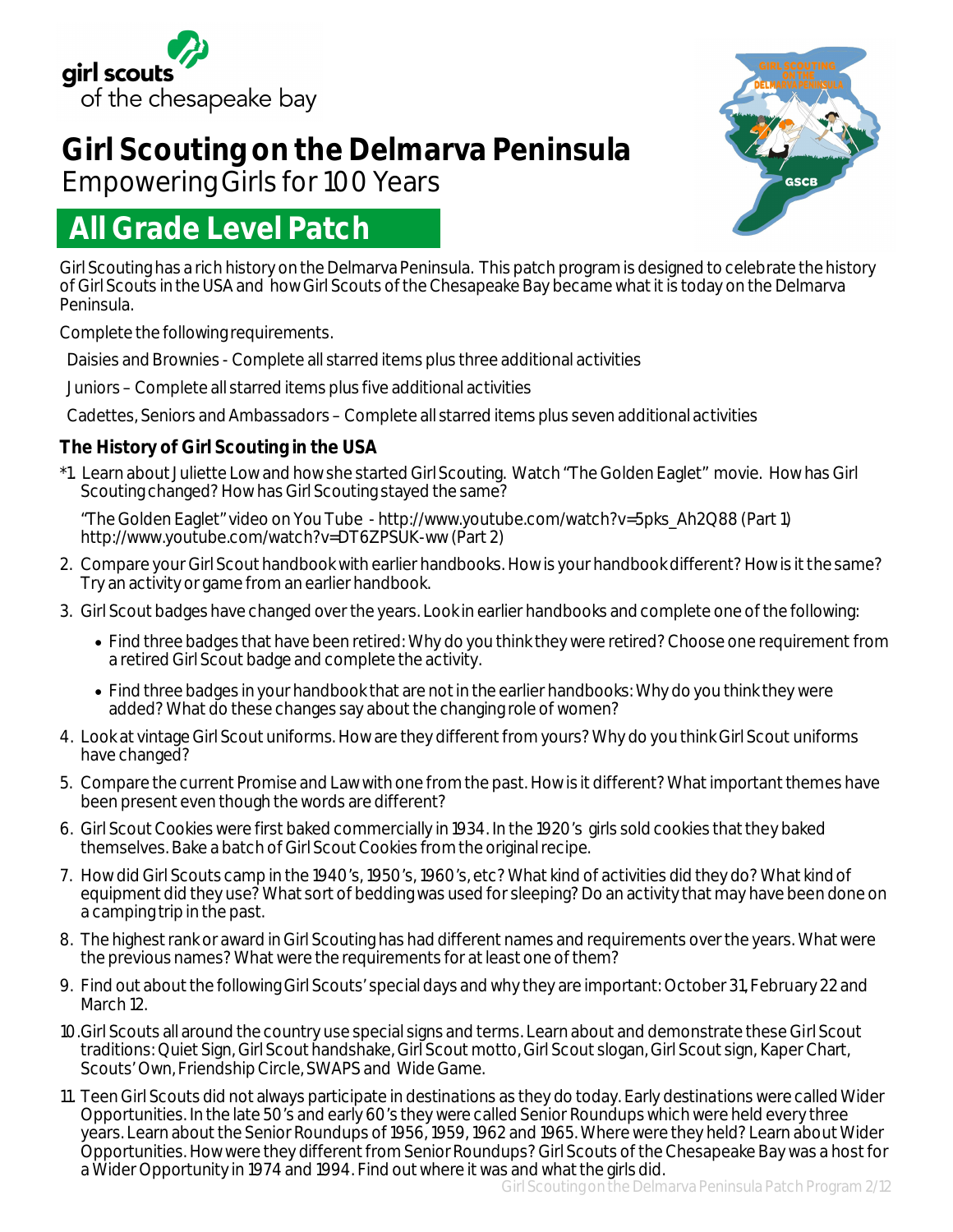## **The History of Girl Scouting on the Delmarva Peninsula**

- \*1. Learn about how Girl Scouting on the Delmarva Peninsula began. Where and when was the first Girl Scout troop? What activities would they have done? What uniforms would they have worn?
- \*2.How was Girl Scouts of the Chesapeake Bay Council formed? What areas make up Girl Scouts of the Chesapeake Bay? What Council would you have been part of prior to Girl Scouts of the Chesapeake Bay?
- 3. Girl Scouts of the Chesapeake Bay has three service centers/offices located throughout the Delmarva Peninsula. Find out where they are located now and where they have been located in the past. Take a tour of one of the service centers.
- 4. Girl Scouts of the Chesapeake Bay has four camp properties located throughout the Delmarva Peninsula. Find out where they are located, how they got their names and what types of activities can be done at each camp and any activities that used to be done at each camp.
- 5. Girl Scouts of the Chesapeake Bay's Women of Distinction Celebration has been taking place since 2000, highlighting women who are role models for the next generation for women leaders. Learn about some of the honorees of this event and why they are important to our community.
- 6. Besides the many GSUSA volunteer awards, Girl Scouts of the Chesapeake Bay has two volunteer awards adults can earn during their years of service. What are the names of the awards and how do adults earn them?
- 7. Find the earliest record of a Girl Scout troop in your neighborhood or community. What activities would they have done? What uniforms would they have worn?
- 8. Research old newspapers for articles and pictures of Girl Scouts in your community.
- 9. Talk to someone who was a Girl Scout at least 20 years ago on the Delmarva Peninsula. Ask her to share some of her Girl Scout experiences. What were some of the things she did? What was her fondest memory of her years in Girl Scouts?
- 10.Learn about your troop's service unit. Why do we have service units? What area does your service unit serve? What is the history of your service unit? How did it become the area it is today? How many troops are in your service unit? What are some of the events your service unit has held? Does your service unit have a slogan or mascot?
- 11. Do a project that will help preserve some special part of your Girl Scout history. Some ideas include:
	- Develop a troop or service unit scrapbook.
	- Record a troop or service unit function showing how you celebrated Juliette Low's birthday, Thinking Day or Girl Scout birthday.
	- Record an oral history of your troop members and Leaders, don't forget to include how your troop began.
	- Keep a troop journal sharing individual thoughts and reactions to troop, service unit or GSCB activities.
	- Carry out your own history-related service project.